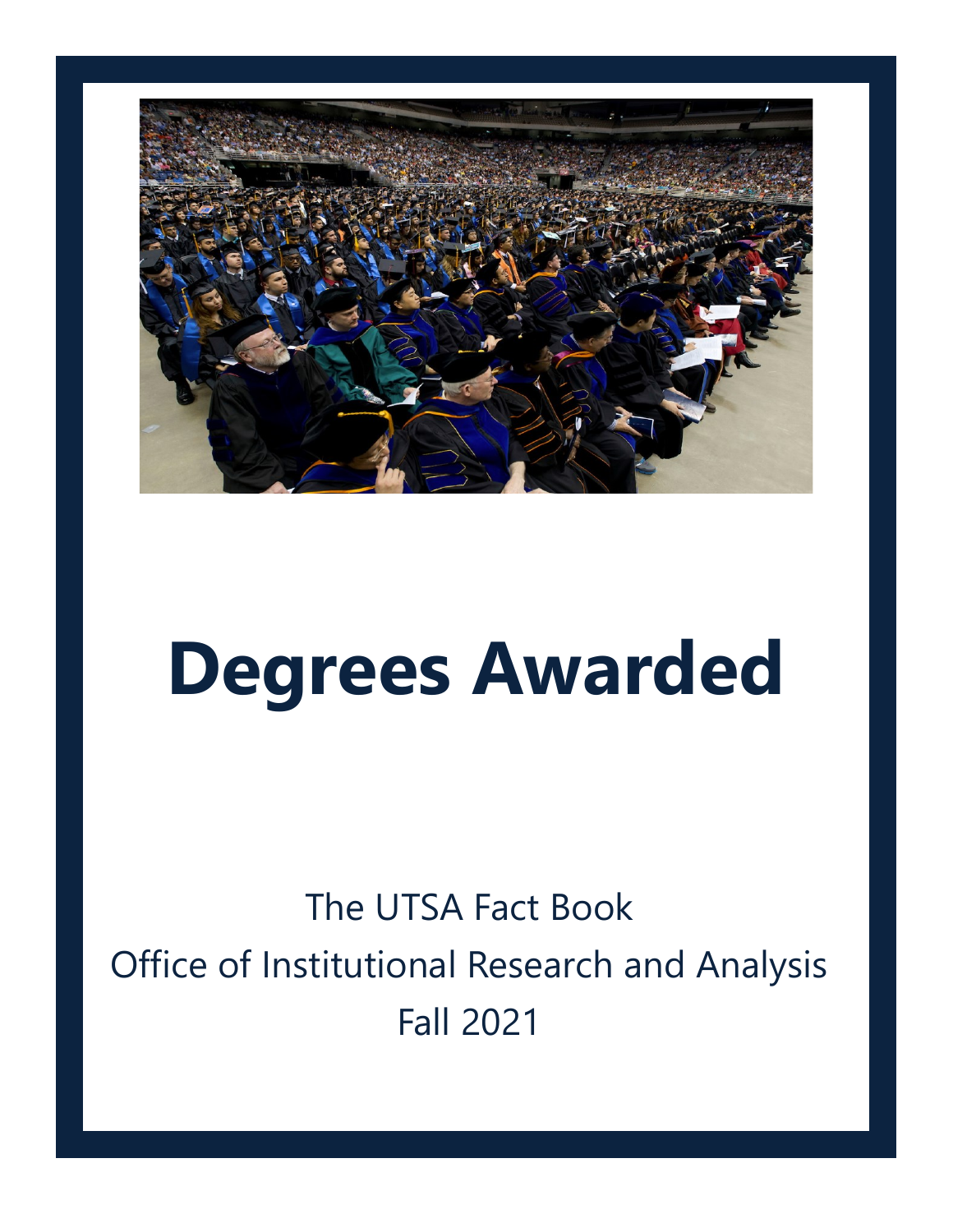#### **Degrees Awarded by Year**

Degrees awarded information comes from a Banner table and student demographic information table, and the data included is for the full academic year (fall, spring, and summer semesters). College information is based on the current college structure.

Degrees awarded information is also available in an [interactive dashboard](https://www.utsa.edu/ir/content/dashboards/degrees-awarded.html) on the Institutional Research and Analysis web page.

Contact the Office the Institutional Research and Analysis with questions: Institutional.Research@utsa.edu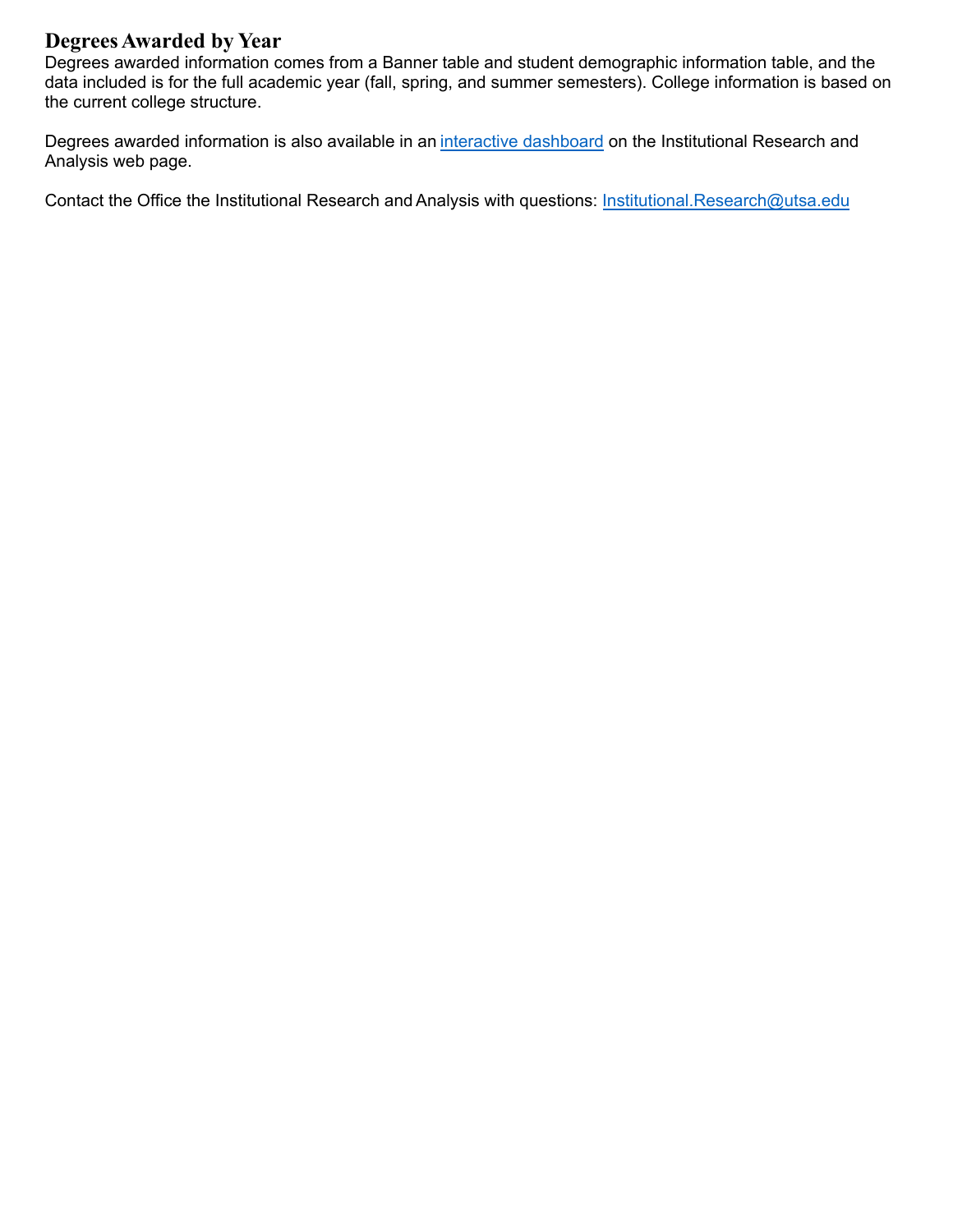#### **Degrees Awarded by Level**

|                   | 2016-2017 | 2017-2018 | 2018-2019 | 2019-2020 | 2020-2021 |
|-------------------|-----------|-----------|-----------|-----------|-----------|
| <b>Bachelor's</b> | 4,728     | 4,938     | 5,580     | 5,925     | 6,309     |
|                   | 78%       | 78%       | 79%       | 80%       | 82%       |
| Master's          | 1,224     | 1,226     | 1,351     | 1,337     | 1,319     |
|                   | 20%       | 19%       | 19%       | 18%       | 17%       |
| <b>Doctoral</b>   | 112       | 143       | 116       | 153       | 109       |
|                   | 2%        | 2%        | 2%        | 2%        | 1%        |
| <b>Total</b>      | 6,064     | 6,307     | 7,047     | 7,415     | 7,737     |
|                   | 100%      | 100%      | 100%      | 100%      | 100%      |

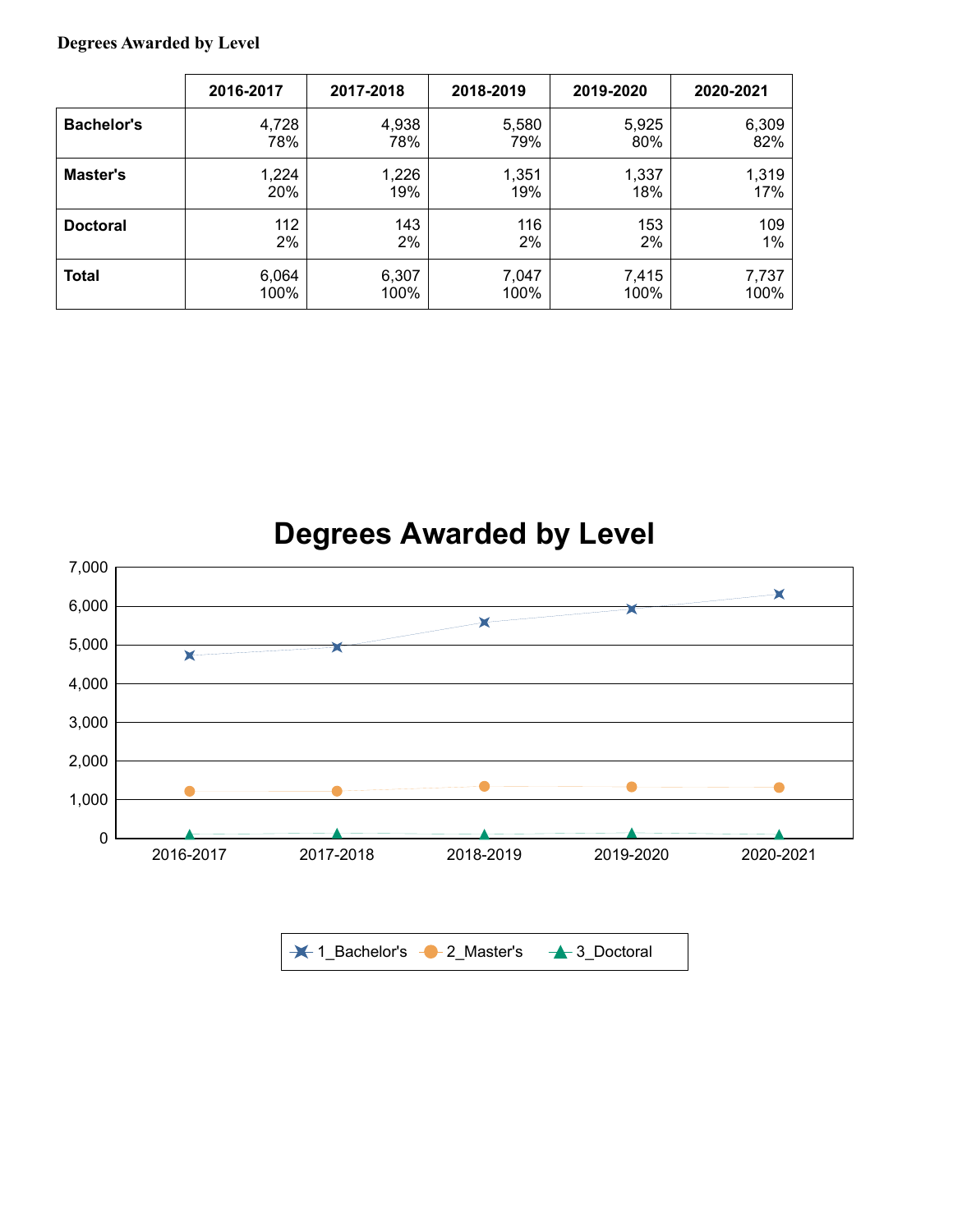|  |  |  |  | Degrees Awarded by College Based on the Current College Structure |
|--|--|--|--|-------------------------------------------------------------------|
|  |  |  |  |                                                                   |

|                                     | 2016-2017 | 2017-2018 | 2018-2019 | 2019-2020 | 2020-2021 |
|-------------------------------------|-----------|-----------|-----------|-----------|-----------|
| <b>Business</b>                     | 1,351     | 1,505     | 1,754     | 1,859     | 2,004     |
|                                     | 22%       | 24%       | 25%       | 25%       | 26%       |
| <b>Education and Human</b>          | 776       | 652       | 801       | 717       | 658       |
| <b>Development</b>                  | 13%       | 10%       | 11%       | 10%       | 9%        |
| <b>Engineering and Integrated</b>   | 798       | 756       | 751       | 791       | 774       |
| <b>Design</b>                       | 13%       | 12%       | 11%       | 11%       | 10%       |
| <b>Health, Community and Policy</b> | 1,411     | 1,563     | 1,738     | 1,902     | 2,054     |
|                                     | 23%       | 25%       | 25%       | 26%       | 27%       |
| <b>Liberal and Fine Arts</b>        | 781       | 826       | 992       | 1,122     | 1,110     |
|                                     | 13%       | 13%       | 14%       | 15%       | 14%       |
| <b>Sciences</b>                     | 734       | 853       | 859       | 873       | 969       |
|                                     | 12%       | 14%       | 12%       | 12%       | 13%       |
| <b>University College</b>           | 213       | 152       | 152       | 151       | 168       |
|                                     | 4%        | 2%        | 2%        | 2%        | 2%        |
| <b>Total</b>                        | 6,064     | 6,307     | 7,047     | 7,415     | 7,737     |
|                                     | 100%      | 100%      | 100%      | 100%      | 100%      |

**Degrees Awarded by College**

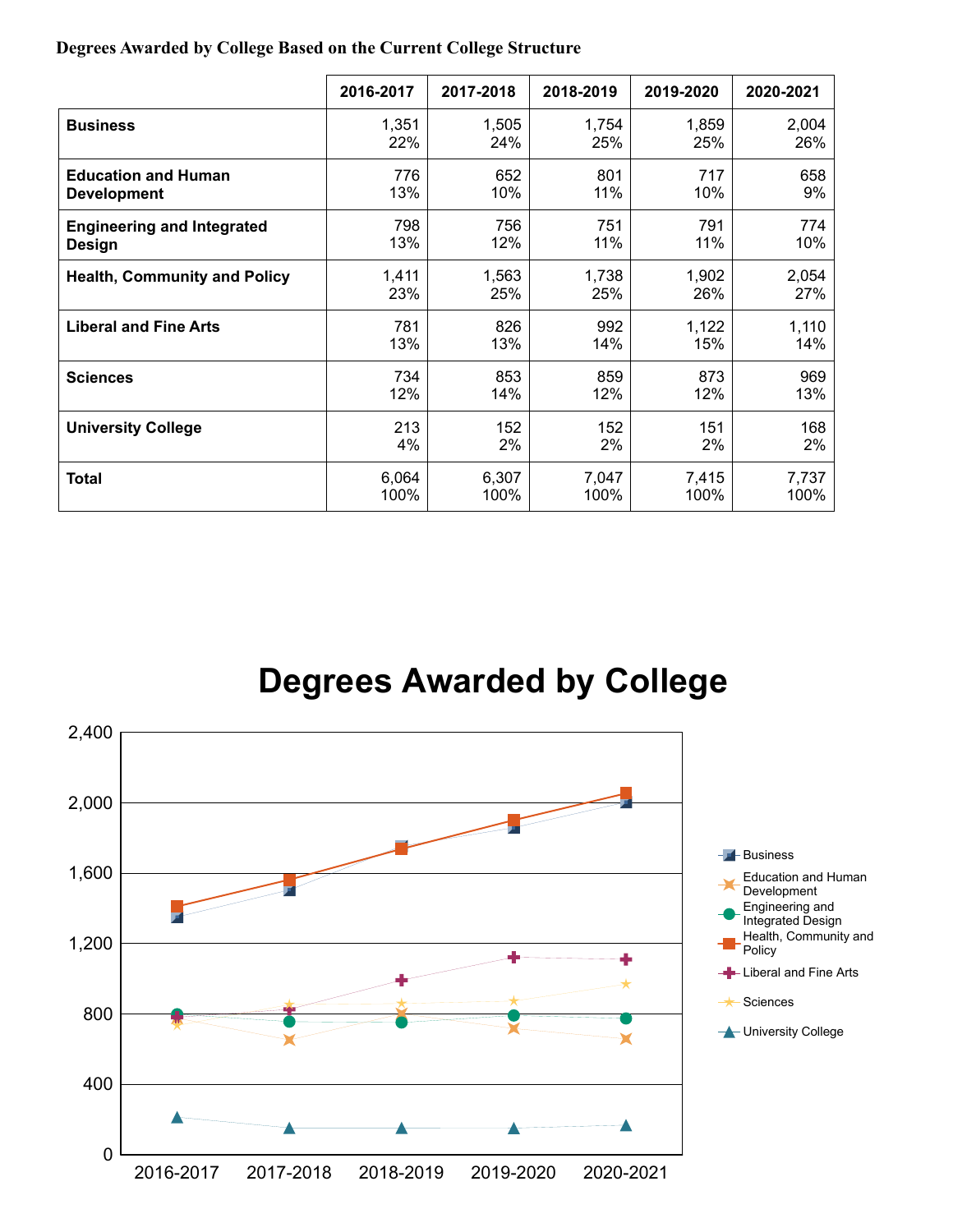#### **Degrees Awarded by College Based on the Current College Structure**

|                                        |                   | 2016-2017            | 2017-2018     | 2018-2019     | 2019-2020     | 2020-2021     |
|----------------------------------------|-------------------|----------------------|---------------|---------------|---------------|---------------|
| <b>Business</b>                        | <b>Bachelor's</b> | 1,064<br>79%         | 1,110<br>74%  | 1,312<br>75%  | 1,381<br>74%  | 1,511<br>75%  |
|                                        | <b>Master's</b>   | 273<br>20%           | 379<br>25%    | 427<br>24%    | 461<br>25%    | 486<br>24%    |
|                                        | <b>Doctoral</b>   | 14<br>1%             | 16<br>1%      | 15<br>1%      | 17<br>1%      | 7<br>$0\%$    |
|                                        | <b>Total</b>      | 1,351<br>100%        | 1,505<br>100% | 1,754<br>100% | 1,859<br>100% | 2,004<br>100% |
| <b>Education and</b><br>Human          | <b>Bachelor's</b> | 319<br>41%           | 283<br>43%    | 340<br>42%    | 320<br>45%    | 298<br>45%    |
| <b>Development</b>                     | <b>Master's</b>   | 411<br>53%           | 339<br>52%    | 423<br>53%    | 347<br>48%    | 335<br>51%    |
|                                        | <b>Doctoral</b>   | 46<br>6%             | 30<br>5%      | 38<br>5%      | 50<br>7%      | 25<br>4%      |
|                                        | <b>Total</b>      | 776<br>100%          | 652<br>100%   | 801<br>100%   | 717<br>100%   | 658<br>100%   |
| <b>Engineering</b><br>and Integrated   | <b>Bachelor's</b> | 601<br>75%           | 579<br>77%    | 581<br>77%    | 633<br>80%    | 622<br>80%    |
| <b>Design</b>                          | Master's          | 176<br>22%           | 145<br>19%    | 154<br>21%    | 126<br>16%    | 116<br>15%    |
|                                        | <b>Doctoral</b>   | 21<br>3%             | 32<br>4%      | 16<br>2%      | 32<br>4%      | 36<br>5%      |
|                                        | <b>Total</b>      | 798<br>100%          | 756<br>100%   | 751<br>100%   | 791<br>100%   | 774<br>100%   |
| Health,<br><b>Community</b>            | <b>Bachelor's</b> | 1,218<br>86%         | 1,343<br>86%  | 1,548<br>89%  | 1,671<br>88%  | 1,849<br>90%  |
| and Policy                             | Master's          | 189<br>13%           | 206<br>13%    | 176<br>10%    | 218<br>11%    | 197<br>10%    |
|                                        | <b>Doctoral</b>   | $\overline{4}$<br>0% | 14<br>1%      | 14<br>1%      | 13<br>1%      | 8<br>$0\%$    |
|                                        | <b>Total</b>      | 1,411<br>100%        | 1,563<br>100% | 1,738<br>100% | 1,902<br>100% | 2,054<br>100% |
| <b>Liberal and</b><br><b>Fine Arts</b> | <b>Bachelor's</b> | 710<br>91%           | 755<br>91%    | 915<br>92%    | 1,038<br>93%  | 1,028<br>93%  |
|                                        | Master's          | 67<br>9%             | 65<br>8%      | 71<br>7%      | 76<br>7%      | 74<br>7%      |
|                                        | <b>Doctoral</b>   | $\overline{4}$<br>1% | 6<br>1%       | 6<br>1%       | 8<br>1%       | 8<br>$1\%$    |
|                                        | <b>Total</b>      | 781<br>100%          | 826<br>100%   | 992<br>100%   | 1,122<br>100% | 1,110<br>100% |
| <b>Sciences</b>                        | <b>Bachelor's</b> | 603<br>82%           | 716<br>84%    | 733<br>85%    | 732<br>84%    | 834<br>86%    |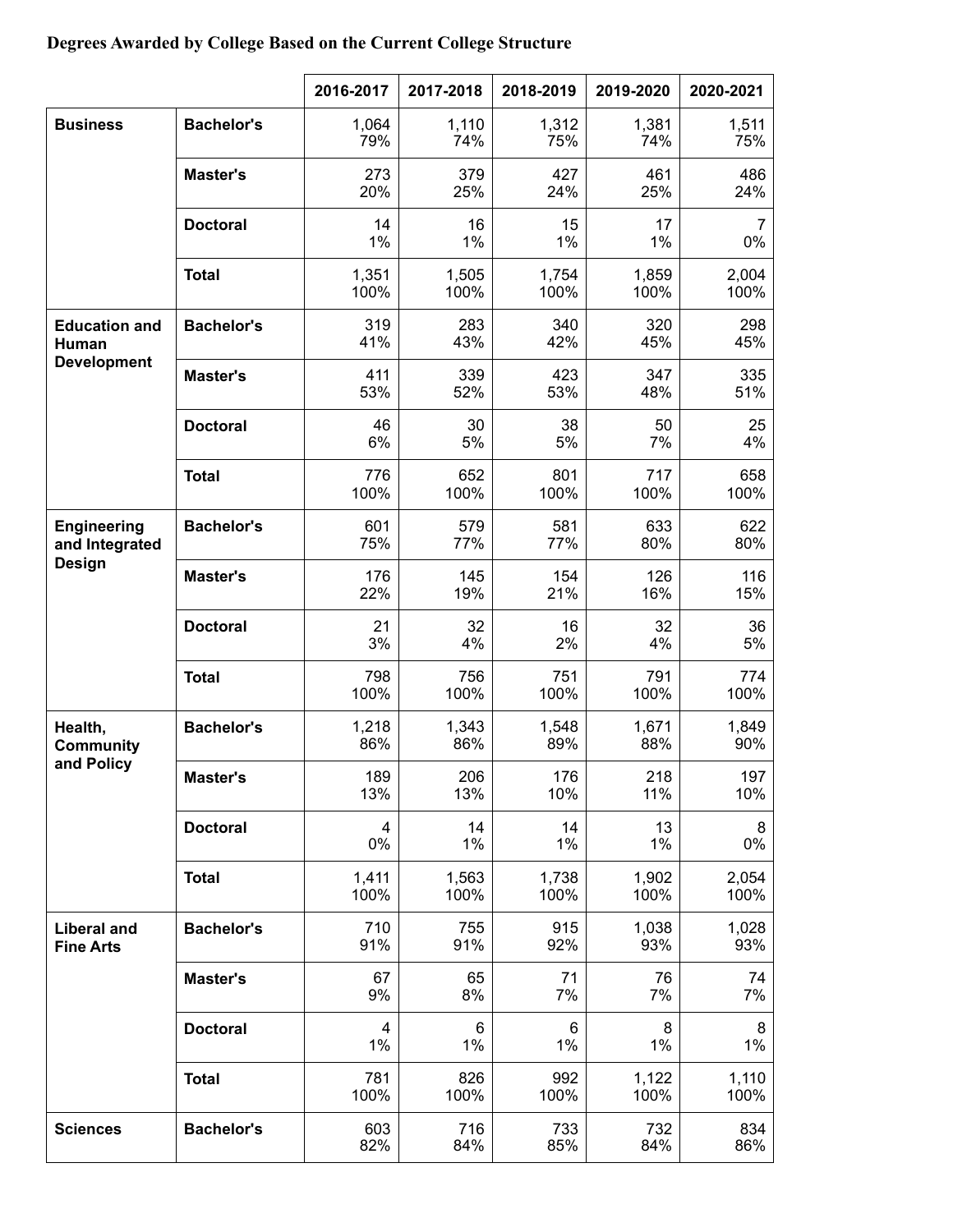|                              |                   | 2016-2017          | 2017-2018     | 2018-2019     | 2019-2020     | 2020-2021     |
|------------------------------|-------------------|--------------------|---------------|---------------|---------------|---------------|
| <b>Sciences</b>              | Master's          | 108<br>15%         | 92<br>11%     | 100<br>12%    | 109<br>12%    | 111<br>11%    |
|                              | <b>Doctoral</b>   | 23<br>3%           | 45<br>5%      | 26<br>3%      | 32<br>4%      | 24<br>2%      |
|                              | <b>Total</b>      | 734<br>100%        | 853<br>100%   | 859<br>100%   | 873<br>100%   | 969<br>100%   |
| <b>University</b><br>College | <b>Bachelor's</b> | 213<br>100%        | 152<br>100%   | 151<br>99%    | 150<br>99%    | 167<br>99%    |
|                              | <b>Doctoral</b>   | $\mathbf{0}$<br>0% | 0<br>0%       | 1<br>1%       | 1%            | 1%            |
|                              | <b>Total</b>      | 213<br>100%        | 152<br>100%   | 152<br>100%   | 151<br>100%   | 168<br>100%   |
| <b>Total</b>                 |                   | 6,064<br>100%      | 6,307<br>100% | 7,047<br>100% | 7,415<br>100% | 7,737<br>100% |

\* The Honors College includes only students who are graduated with a major of Honors Studies. This does not include students who have graduated in other fields but are in the Honors program.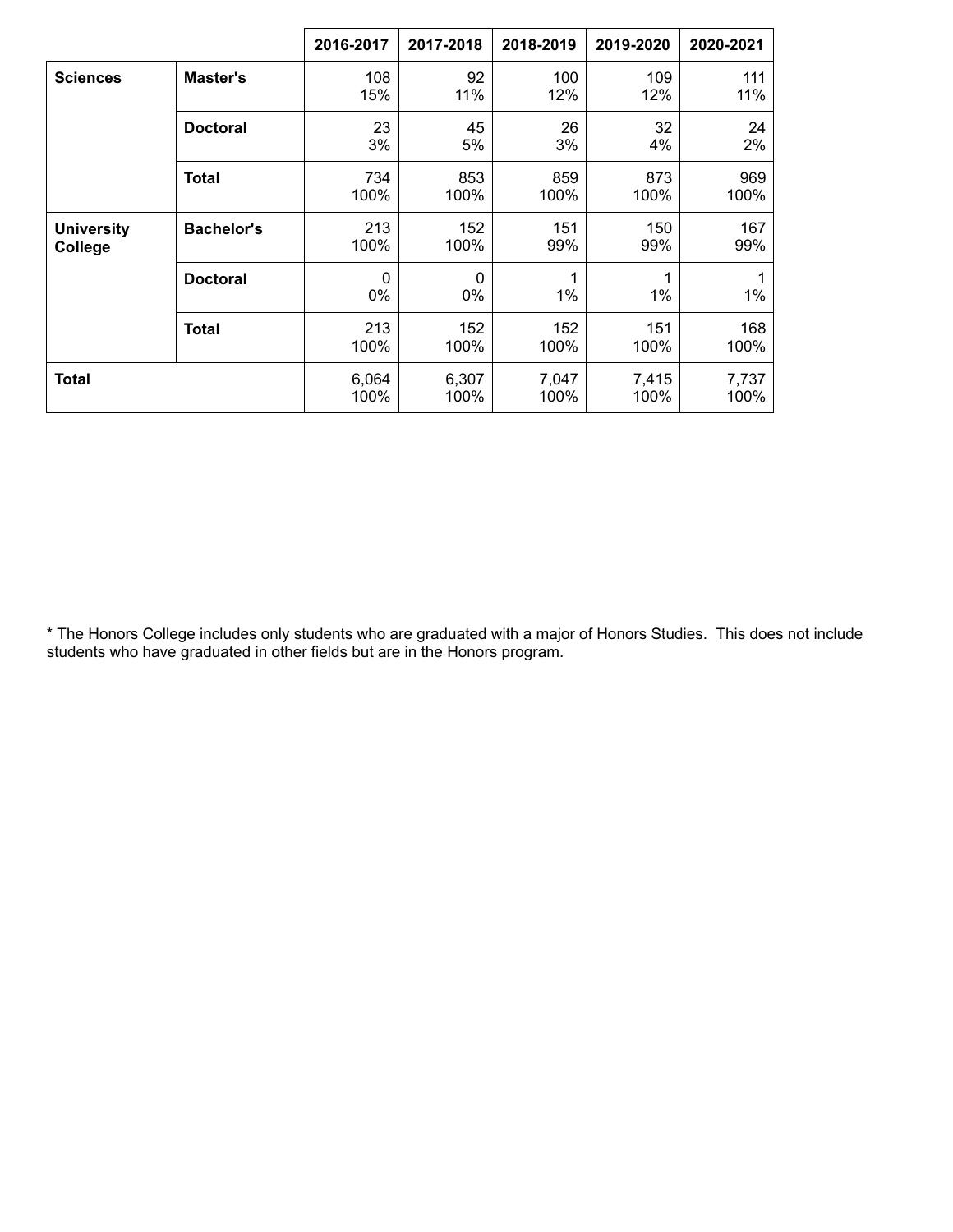#### **Degrees Awarded by Level and Ethnicity**

|                   |                                                   | 2016-2017         | 2017-2018               | 2018-2019            | 2019-2020          | 2020-2021               |
|-------------------|---------------------------------------------------|-------------------|-------------------------|----------------------|--------------------|-------------------------|
| <b>Bachelor's</b> | White                                             | 1,248<br>26%      | 1,299<br>26%            | 1,373<br>25%         | 1,413<br>24%       | 1,355<br>21%            |
|                   | <b>Black or</b><br>African-American               | 411<br>9%         | 394<br>8%               | 520<br>9%            | 511<br>9%          | 476<br>8%               |
|                   | <b>Hispanic or Latino</b>                         | 2,448<br>52%      | 2,634<br>53%            | 3,020<br>54%         | 3,309<br>56%       | 3,722<br>59%            |
|                   | Asian                                             | 219<br>5%         | 268<br>5%               | 320<br>6%            | 333<br>6%          | 391<br>6%               |
|                   | American Indian or<br><b>Alaska Native</b>        | 4<br>0%           | 6<br>$0\%$              | 8<br>$0\%$           | 12<br>0%           | 9<br>0%                 |
|                   | International                                     | 196<br>4%         | 116<br>2%               | 110<br>2%            | 107<br>2%          | 95<br>2%                |
|                   | <b>Unknown or Not</b><br><b>Reported</b>          | 67<br>1%          | 42<br>1%                | 56<br>1%             | 39<br>$1\%$        | 39<br>1%                |
|                   | <b>Native Hawaiian or</b><br><b>Other Pacific</b> | 6<br>0%           | 12<br>0%                | 10<br>0%             | 10<br>0%           | 10<br>$0\%$             |
|                   | <b>Two or More Races</b>                          | 129<br>3%         | 167<br>3%               | 163<br>3%            | 191<br>3%          | 212<br>3%               |
|                   | <b>Total</b>                                      | 4,728<br>100%     | 4,938<br>100%           | 5,580<br>100%        | 5,925<br>100%      | 6,309<br>100%           |
| <b>Master's</b>   | White                                             | 412<br>34%        | 390<br>32%              | 359<br>27%           | 399<br>30%         | 384<br>29%              |
|                   | <b>Black or</b><br>African-American               | 62<br>5%          | 80<br>7%                | 95<br>7%             | 99<br>7%           | 79<br>6%                |
|                   | <b>Hispanic or Latino</b>                         | 428<br>35%        | 473<br>39%              | 590<br>44%           | 602<br>45%         | 616<br>47%              |
|                   | Asian                                             | 55<br>4%          | 52<br>4%                | 55<br>4%             | 78<br>6%           | 73<br>6%                |
|                   | American Indian or<br><b>Alaska Native</b>        | $\mathbf 0$<br>0% | $\overline{2}$<br>0%    | 3<br>0%              | $\mathbf{1}$<br>0% | $\overline{5}$<br>$0\%$ |
|                   | International                                     | 179<br>15%        | 116<br>9%               | 115<br>9%            | 82<br>6%           | 98<br>7%                |
|                   | <b>Unknown or Not</b><br><b>Reported</b>          | 56<br>5%          | 93<br>8%                | 98<br>7%             | 54<br>4%           | 34<br>3%                |
|                   | Native Hawaiian or<br><b>Other Pacific</b>        | 3<br>0%           | $\overline{2}$<br>$0\%$ | $\overline{2}$<br>0% | 4<br>0%            | $\overline{5}$<br>0%    |
|                   | <b>Two or More Races</b>                          | 29<br>2%          | 18<br>1%                | 34<br>3%             | 18<br>$1\%$        | 25<br>2%                |
|                   | <b>Total</b>                                      | 1,224<br>100%     | 1,226<br>100%           | 1,351<br>100%        | 1,337<br>100%      | 1,319<br>100%           |
| <b>Doctoral</b>   | White                                             | 33<br>29%         | 38<br>27%               | 37<br>32%            | 45<br>29%          | 30<br>28%               |
|                   | <b>Black or</b><br>African-American               | 4<br>4%           | 8<br>6%                 | $\overline{7}$<br>6% | 4<br>3%            | 4<br>4%                 |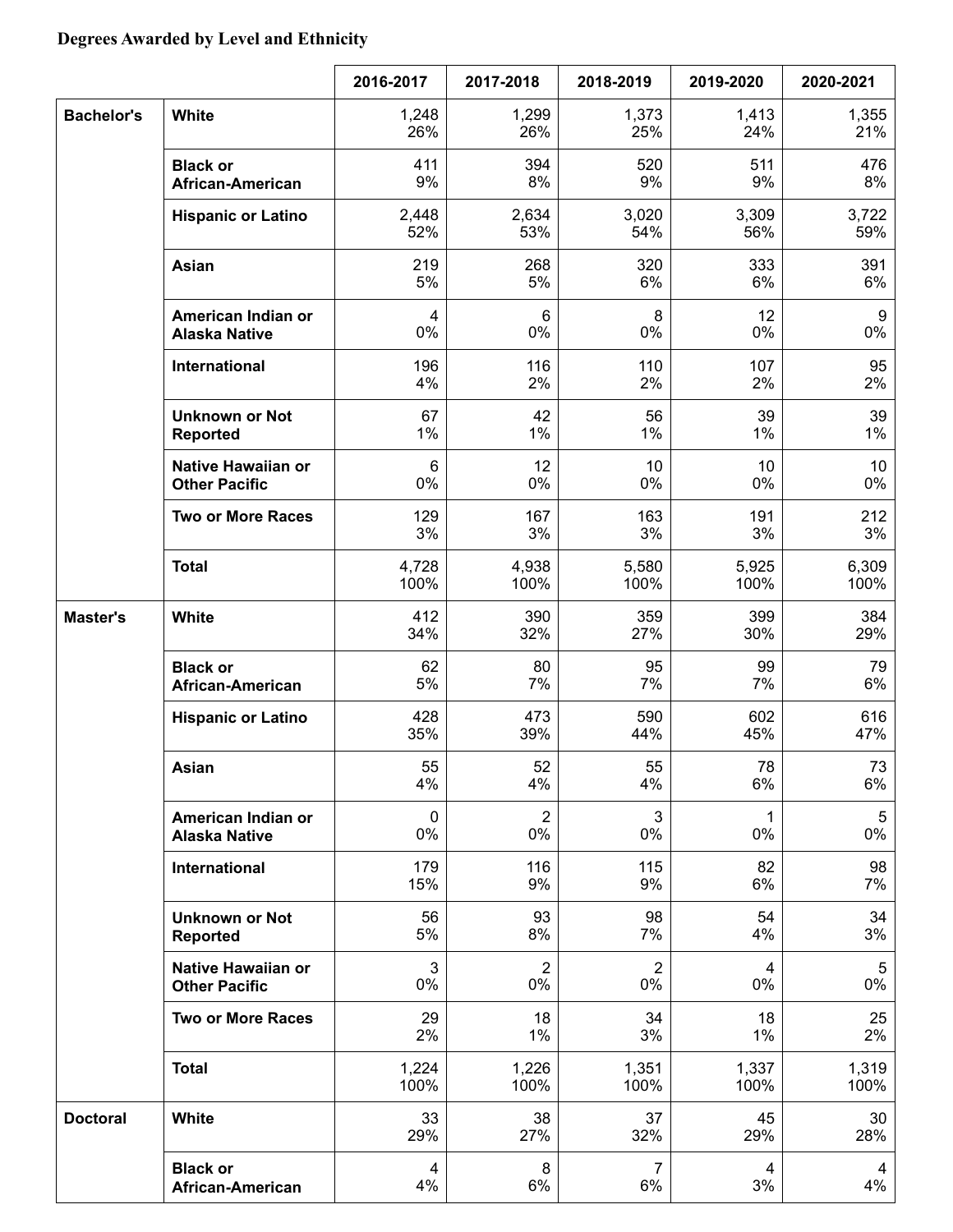|                 |                                          | 2016-2017          | 2017-2018     | 2018-2019            | 2019-2020     | 2020-2021            |
|-----------------|------------------------------------------|--------------------|---------------|----------------------|---------------|----------------------|
| <b>Doctoral</b> | <b>Hispanic or Latino</b>                | 31<br>28%          | 36<br>25%     | 35<br>30%            | 37<br>24%     | 14<br>13%            |
|                 | Asian                                    | 5<br>4%            | 4<br>3%       | $\overline{2}$<br>2% | 6<br>4%       | $\overline{2}$<br>2% |
|                 | International                            | 37<br>33%          | 53<br>37%     | 31<br>27%            | 50<br>33%     | 48<br>44%            |
|                 | <b>Unknown or Not</b><br><b>Reported</b> | 2<br>2%            | 1%            | 4<br>3%              | 11<br>7%      | 9<br>8%              |
|                 | <b>Two or More Races</b>                 | $\mathbf{0}$<br>0% | 3<br>2%       | $\Omega$<br>0%       | 0<br>0%       | $\overline{2}$<br>2% |
|                 | <b>Total</b>                             | 112<br>100%        | 143<br>100%   | 116<br>100%          | 153<br>100%   | 109<br>100%          |
| <b>Total</b>    |                                          | 6,064<br>100%      | 6,307<br>100% | 7,047<br>100%        | 7,415<br>100% | 7,737<br>100%        |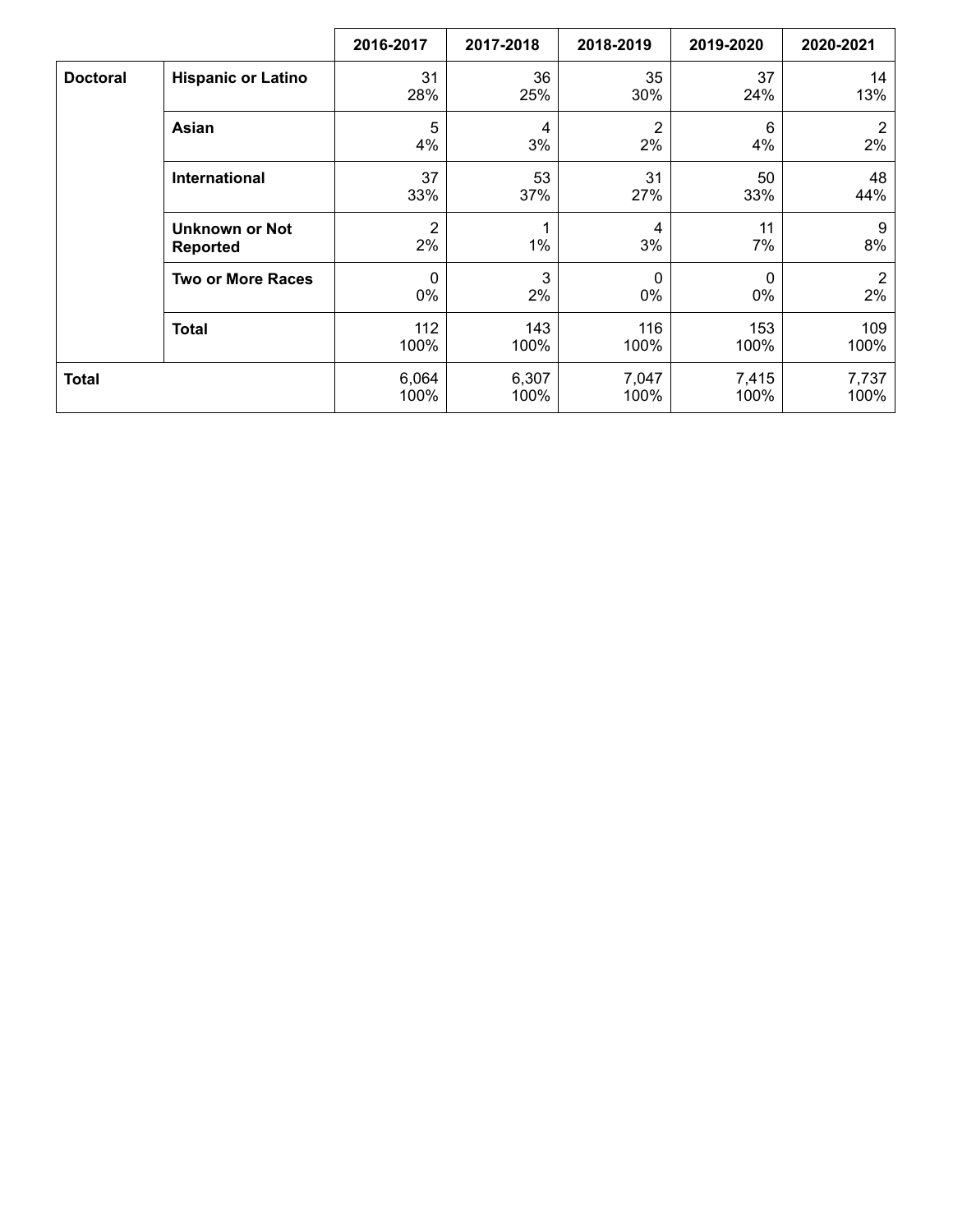### **Degrees Awarded by Ethnicity**